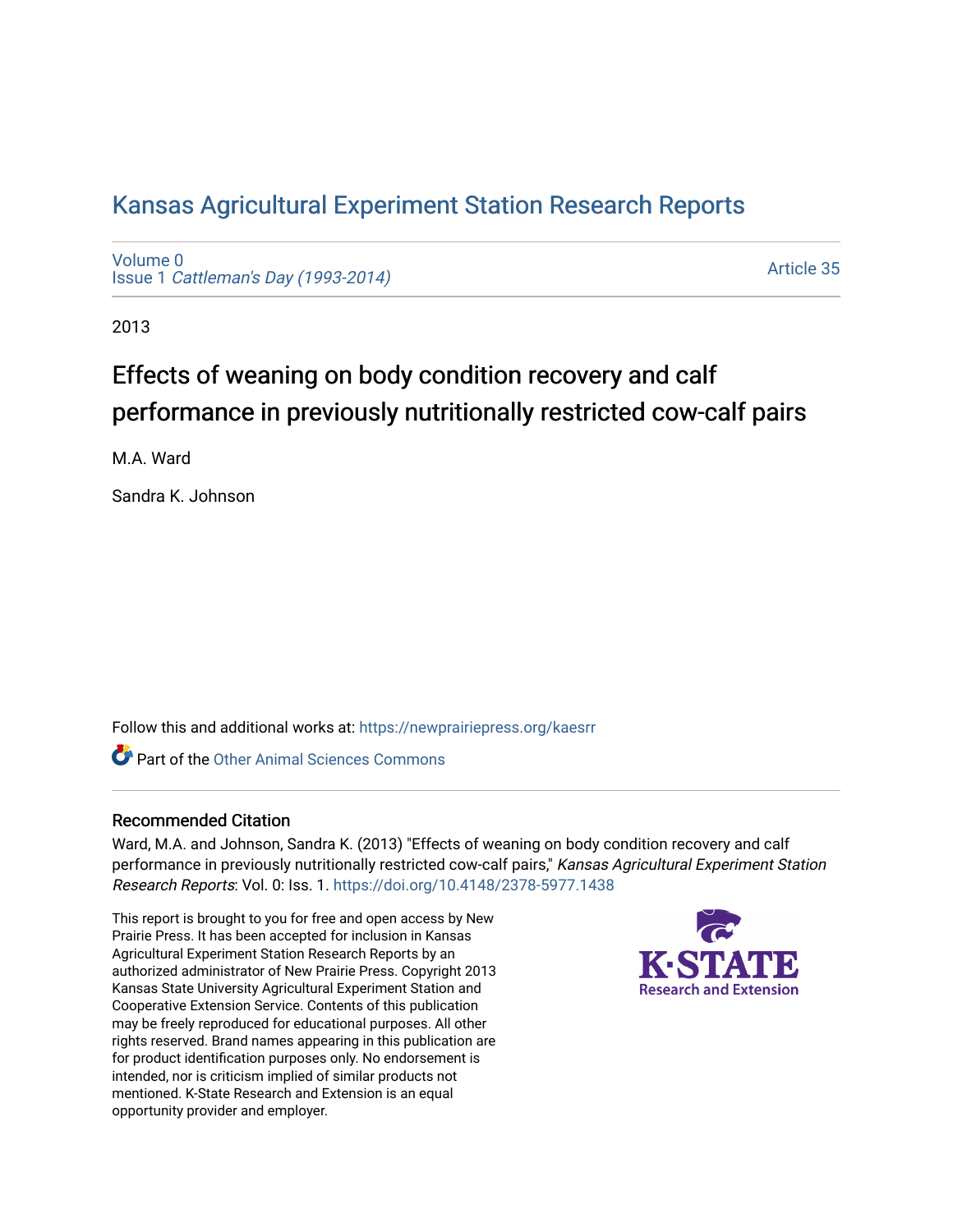## Effects of weaning on body condition recovery and calf performance in previously nutritionally restricted cow-calf pairs

### **Abstract**

Drought, defined as less than 75% of normal rainfall, occurs once every 5 to 7 years in Northwest Kansas. Record widespread drought conditions throughout the Midwest and Western United States in 2012 resulted in an early reduction in forage quality and availability. In these situations, cow-calf producers are faced with deciding how to adapt to the conditions. Some producers may be unprepared for the speed at which cows can lose body condition in the face of declining pasture conditions and how much it takes to regain body condition. Early weaning is one option that can improve a cow's nutritional status, conserve forage, and delay the need for supplementation. The price slide between lightweight early weaned calves and heavier calves is an important factor in the economic outcome of that decision. Feed use and cow and calf performance data are needed to evaluate production and economic differences between early and normal weaning scenarios. The objective of this study was to quantify intake differences between dry and lactating cows that had previously been nutritionally restricted and measure feed consumed by calves still nursing dams.

#### Keywords

Kansas Agricultural Experiment Station contribution; no. 13-162-S; Report of progress (Kansas State University. Agricultural Experiment Station and Cooperative Extension Service); 1083; Swine; Weaning; Performance data; Nutrition

### Creative Commons License



This work is licensed under a [Creative Commons Attribution 4.0 License](https://creativecommons.org/licenses/by/4.0/).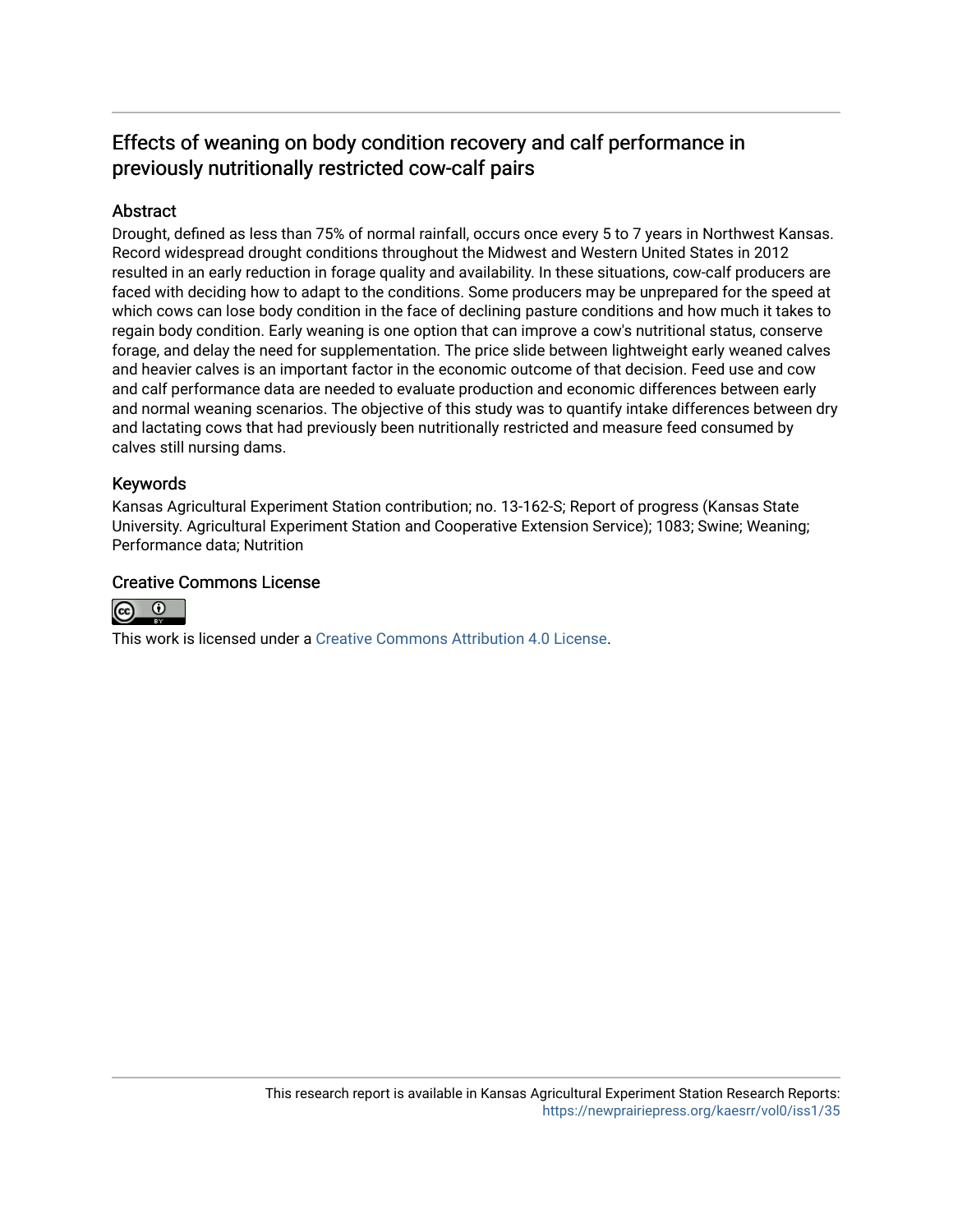# Effects of Weaning on Body Condition Recovery and Calf Performance in Previously Nutritionally Restricted Cow-Calf Pairs

## *M.A. Ward1 and S.K. Johnson*

## Introduction

Drought, defined as less than 75% of normal rainfall, occurs once every 5 to 7 years in Northwest Kansas. Record widespread drought conditions throughout the Midwest and Western United States in 2012 resulted in an early reduction in forage quality and availability. In these situations, cow-calf producers are faced with deciding how to adapt to the conditions. Some producers may be unprepared for the speed at which cows can lose body condition in the face of declining pasture conditions and how much it takes to regain body condition.

Early weaning is one option that can improve a cow's nutritional status, conserve forage, and delay the need for supplementation. The price slide between lightweight early weaned calves and heavier calves is an important factor in the economic outcome of that decision. Feed use and cow and calf performance data are needed to evaluate production and economic differences between early and normal weaning scenarios. The objective of this study was to quantify intake differences between dry and lactating cows that had previously been nutritionally restricted and measure feed consumed by calves still nursing dams.

## Experimental Procedures

A combination of 36 primiparous and multiparous cows, primarily Angus and South Devon crosses, were blocked by age and randomly allotted to 1 of 2 treatments, early weaned and normal weaned. All cows were fitted with electronic identification tags and placed in a drylot pen that was equipped with a GrowSafe 6000 digital intake monitoring system (GrowSafe, Ltd., Alberta, Canada). The cows were offered a freechoice ration designed to meet the nutritional requirements of a cow at 120-plus days of lactation. The ration was composed of ground Conservation Reserve Program (CRP) hay (70.2%), wet distillers grains (28.3%), and a mineral package (1.5%), all dry matter basis, and was delivered 3 times per day. Consecutive weights were taken on the first, middle, and last 2 days of the feeding period. Body condition scores ( $1 = \text{thin}$ ;  $9 = \text{very}$ ) fat) were assigned by 2 individuals on day 0 and 77 of the trial. Statistical models used to evaluate the effects of treatment on weight and condition change included starting weight and starting body condition score as covariates.

The early weaned calves were weaned at an average of 150 days of age on the first day of the feeding period. During the trial, the normal weaned calves were given access to the same diet as the cows through a creep gate system. Calves had experience eating from a bunk prior to the start of the trial. The normal weaned calves were weaned at the conclusion of the trial at 228 days of age. Calf weights were taken at day 0 and 77 of the trial.

<sup>&</sup>lt;sup>1</sup> Beef Program director, Colby Community College, Colby, KS.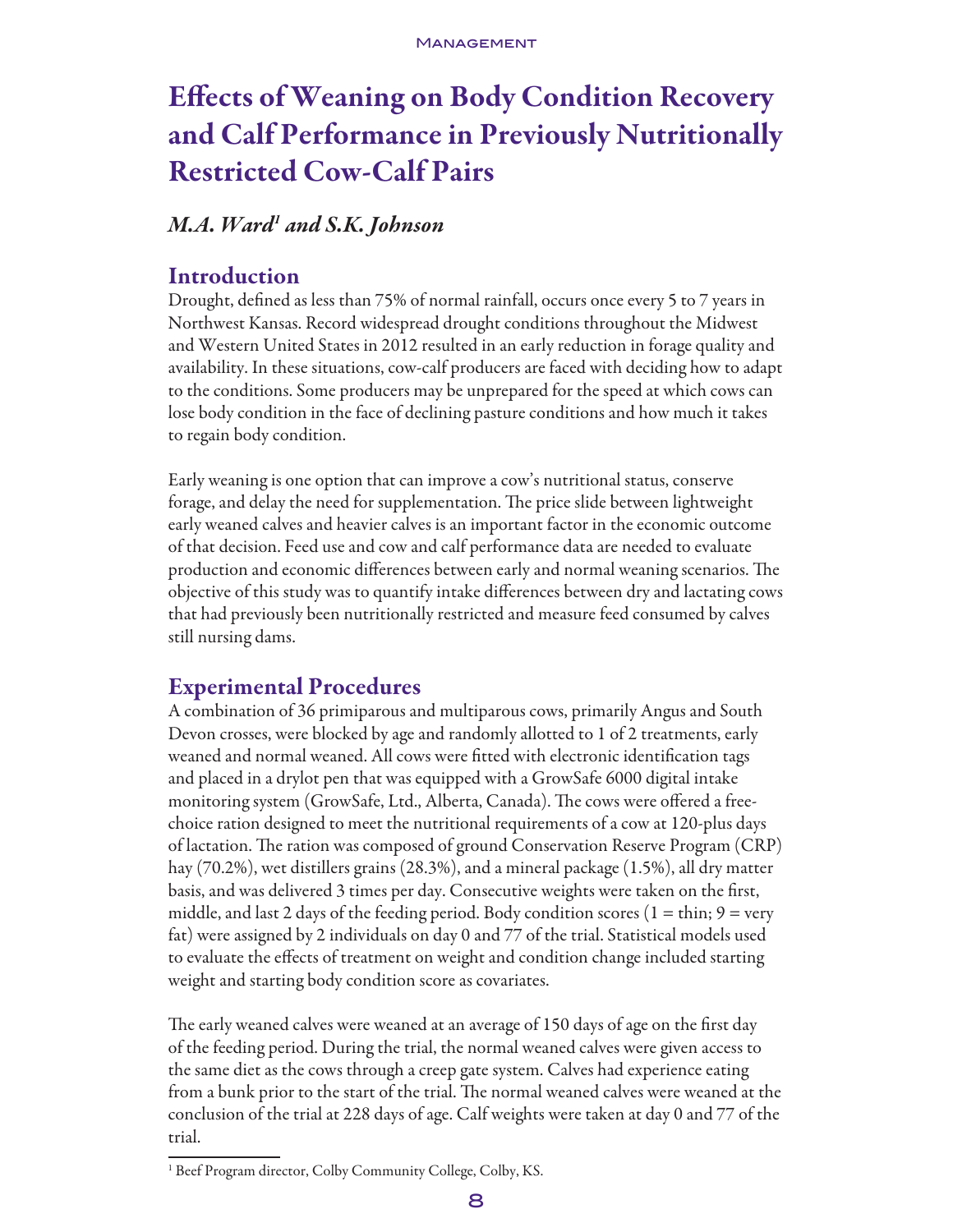### Results and Discussion

At the start of the feeding period, primiparous cows had lower (*P* < 0.01) body condition scores (3.3  $\pm$  0.2) than multiparous cows (4.0  $\pm$  0.1); however, no significant differences were present in cow body weight or condition between treatments at the initiation of the study (Table 1). Cows in both treatments gained weight during the feeding period, but gain was greater (*P* < 0.01) for early weaned than normal weaned cows, at 137 lb and 93 lb, respectively. Starting body condition was a significant (*P* < 0.03) factor in explaining cow weight gain.

At the end of the feeding period, end weight was higher (*P* < 0.01) for early weaned than normal weaned cows. Final cow body condition score and body condition change tended  $(P < 0.08)$  to be greater in early weaned than normal weaned cows. Compared with mature cows, 2-year-old cows had lower final condition scores,  $4.9 \pm 0.1$  vs.  $4.3 \pm 0.1$ , respectively. The improvement in body condition was greater ( $P < 0.01$ ) in mature cows (1.2  $\pm$  0.1) than in 2-year-old cows (0.5  $\pm$  0.1). Since shortly after calving, the 2-year-old cows had been managed with the mature cows, which likely played a role in their inability to maintain the same condition as mature cows.

Average dry matter intake was 20.4 and 25.6 lb for early weaned and normal weaned cows, respectively, which is somewhat higher than National Research Council– predicted values. The bulky diet presented some challenges in the GrowSafe feeders. The variability in recorded intake likely prevented statistical differences in intake being noted between treatments.

Weaning occurred for normal weaned calves on day 77, at which point calves had gained an average of 2.1 lb per day. Total weight gain during the feeding period was less ( $P < 0.01$ ) for calves born to 2-year-old dams ( $141 \pm 8$  lb) than for calves born to mature cows  $(166 \pm 5 \text{ lb})$ .

Feed delivered directly to the calf creep bunk averaged 3.6 lb per head per day (dry matter basis). This is an underestimate of feed use, because some of the larger calves would eat from the GrowSafe bunks when cows were finished.

Differences in cow dry matter intake, pen intake for calf creep, and calf weights were used to develop a partial budget comparing the two weaning options. Calf prices were based on a 5-year average of Kansas weighted prices in August and October. Observations were limited for August in some years. Wet distillers grain price was taken from a 5-year average of United States Department of Agriculture weekly Nebraska distillers grain reports. A sound historical price series for CRP hay was lacking, so Kansas weekly hay reports for good grass hay were used as an alternative. Net income was higher for the normal weaned calves when calculated using long-term average prices and including the cost of additional feed for lactating cows and creep feeding calves (Table 2). Using this year's actual feed cost and average calf prices of \$188.66/cwt and \$162.96/cwt, respectively; the early weaned calves returned a \$16 advantage compared with normal weaned calves.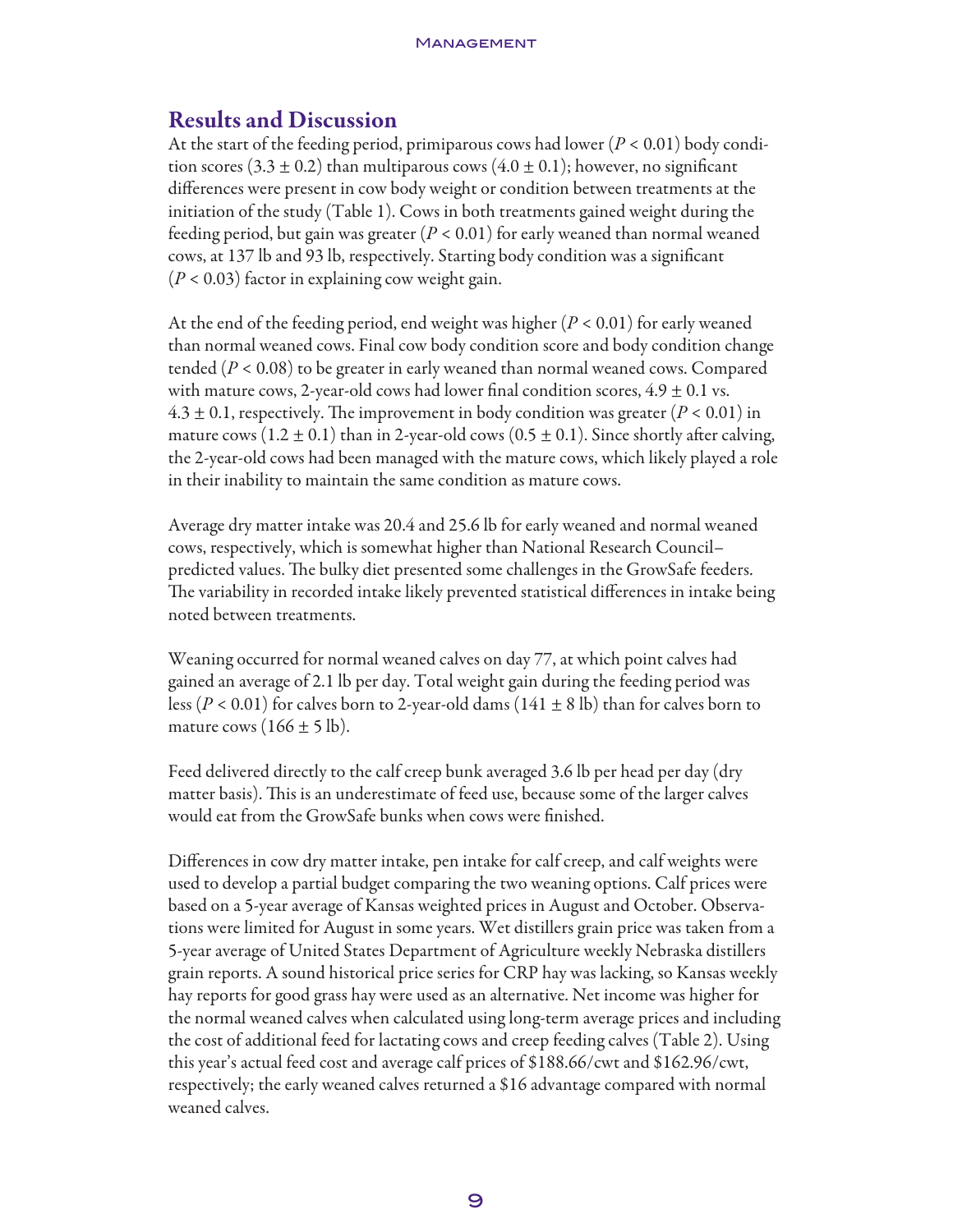## Implications

When calves are weaned earlier than normal, forage is conserved from both the cow and calf. When cows become thin due to nutritional restriction, considerable time and a high-quality diet are needed to regain condition. First-calf heifers, however, still lag in recovery time compared with mature cows. Young cows that remain thin postweaning may experience reduced longevity and profitability.

| $\mathbf{\sigma}$<br>0 L<br>Trait | Early weaned <sup>1</sup> | Normal weaned <sup>1</sup> |            |  |  |  |
|-----------------------------------|---------------------------|----------------------------|------------|--|--|--|
| Number                            | 18                        | 18                         |            |  |  |  |
|                                   |                           |                            |            |  |  |  |
| Day 0                             |                           |                            |            |  |  |  |
| Cow age (year)                    | $4.3 \pm 0.6$             | $4.6 \pm 0.6$              |            |  |  |  |
| Julian calving date               | $57 \pm 3$                | $60\pm3$                   |            |  |  |  |
| Calf weight, lb                   | $351 \pm 13$              | $367 \pm 13$               |            |  |  |  |
| Cow weight, lb                    | $1023 \pm 39$             | $1072 \pm 38$              |            |  |  |  |
| Cow body condition score          | $3.6 \pm 0.2$             | $3.9 \pm 0.2$              |            |  |  |  |
|                                   |                           |                            |            |  |  |  |
| Day 77                            |                           |                            |            |  |  |  |
| Cow weight, lbs                   | $1182 \pm 10$             | $1137 \pm 10$              | $**$       |  |  |  |
| Cow body condition score          | $4.7 \pm 0.1$             | $4.5 \pm 0.1$              | $\dagger$  |  |  |  |
| Cow weight change, lb             | $137 \pm 10$              | $93 \pm 10$                | $***$      |  |  |  |
| Cow condition change              | $0.9 \pm 0.1$             | $0.7 \pm 0.1$              | $^\dagger$ |  |  |  |
| Cow dry matter intake/day, lb     | $20.4 \pm 3.0$            | $25.5 \pm 3.0$             |            |  |  |  |
|                                   |                           |                            |            |  |  |  |
| Final calf weight, lb             |                           | $518 \pm 6$                |            |  |  |  |
| Calf weight change, lb            |                           | $159 \pm 6$                |            |  |  |  |
|                                   |                           |                            |            |  |  |  |

| Table 1. Weight and condition change for early and normal weaned cows and calves |  |  |  |
|----------------------------------------------------------------------------------|--|--|--|
| during a 77-day feeding period                                                   |  |  |  |

 $^1$  Mean  $\pm$  standard error.

\*\*  $P < 0.01$ ; †  $P = 0.08$ .